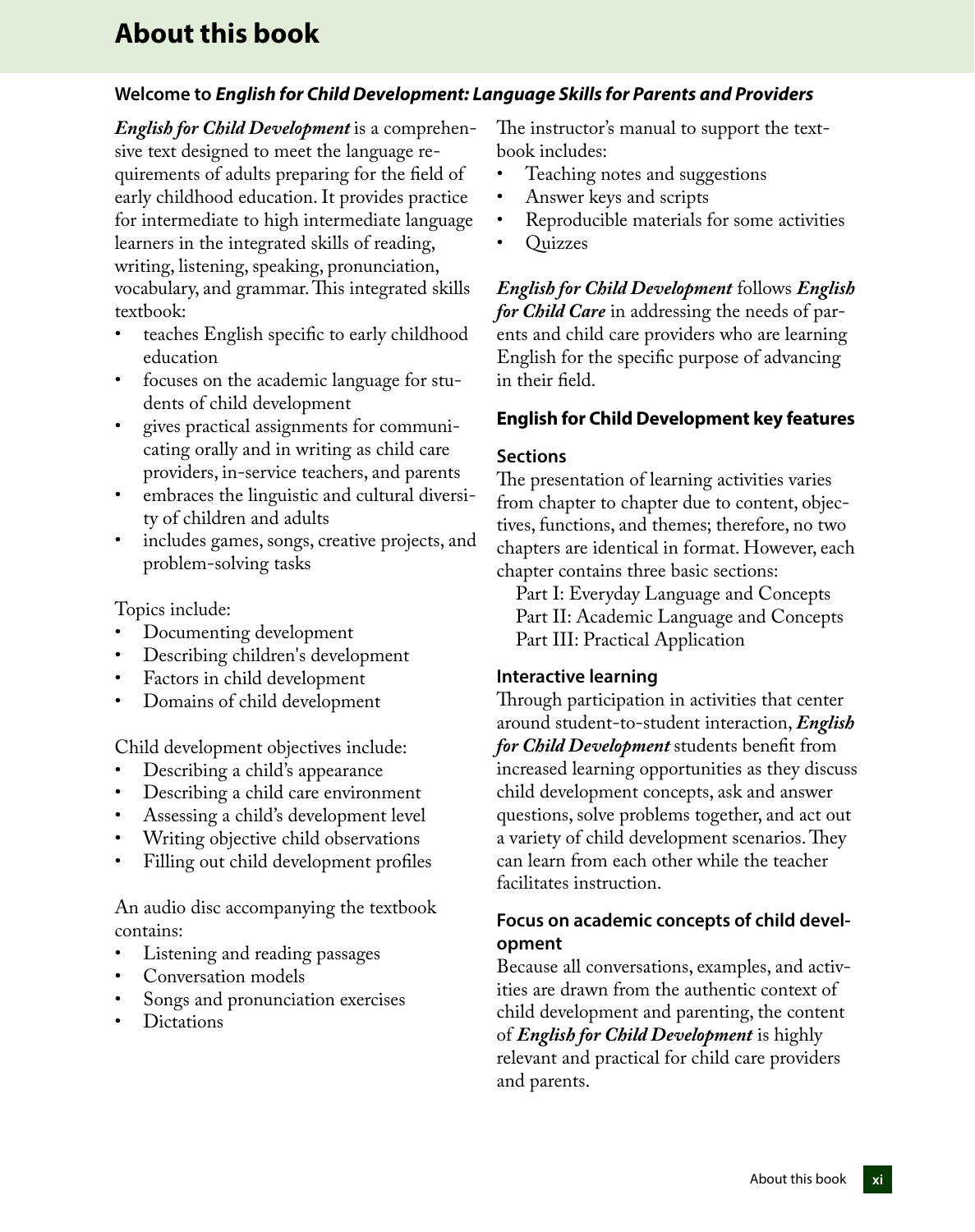# **About this book**

## **A variety of learning strategies**

Students perform better in class when they engage in a variety of activities, for example, a distribution of instructor-centered work, pair work, small group work, and large group work. The activities in each chapter of *English for Child Development* provide practice in reading and writing, which is individual and reflective, while others are interactive, lively, and fun, such as games, mixers, group and pair work.

### **Key chapter components**

Below are key components with several examples. See the Scope and Sequence and Table of Contents for additional details.

### **Reading**

Each chapter includes at least one reading passage, targeted for intermediate to high-intermediate language learners, that presents a topic relevant to the domains or stages of child development. *English for Child Development* introduces students to three excerpts from the Desired Results Developmental Profile (DRDP), a formative assessment instrument developed by the California Department of Education for young children and their families. Its purpose is to enhance instruction and program development. Each reading is followed by exercises that help explain the content and make it more accessible.

### **Vocabulary**

Vocabulary is presented in numerous ways in each chapter. Words related to child development and parenting appear in each reading passage, and new words are glossed. Students practice word meanings, spelling, pronunciation, and contextual usage. A Vocabulary Highlight section focuses on one or two words central to the theme of the chapter. A Word Form section helps learners identify suffixes to recognize members of word families.

### **Discussion**

Discussion questions enable students to process with group members what they have learned in a reading, gain new perspectives, and build community.

### **Listening and speaking**

Students practice oral communication to build English skills and practice conversations typical of parents, teachers, and child care providers. These include responding in writing and speech to auditory stimuli, pronouncing useful vocabulary; practicing dialogs about child care and child development; communication expressing observations, opinions and reflections; engaging in information gap communication; and creating and enacting role-plays.

#### **Grammar and sentence structure**

The dovetailing of English language and child development affords a unique and systematic presentation of grammar appropriate to the discussion of early childhood topics. For example:

- Usage and forms of nouns, verbs, adjectives and adverbials
- Simple, compound, and complex sentences
- Parallelism, sequencing, and transitions
- Direct and indirect speech

As with vocabulary, learners practice grammar structures in oral and written forms throughout every chapter.

The Appendix has a section on sentence structures and mechanics tailored to the audience of this book. It is intended to be used as a resource to provide supplementary material, not to supply a complete grammar.

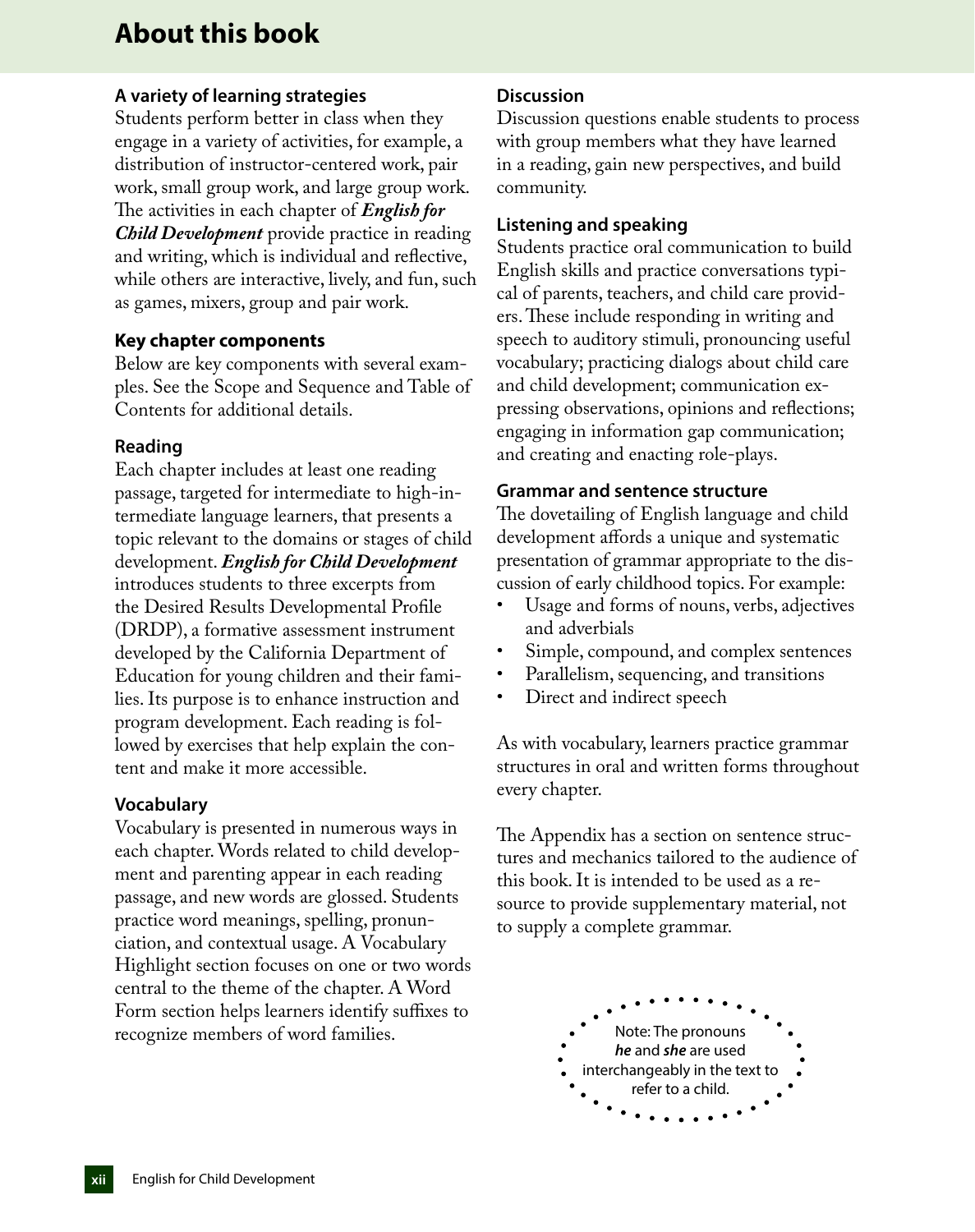# **About this book**

### **Language Focus**

Aspects of the English language are explained and exemplified in easy-to-read Language Focus boxes adjacent to the learning activities. These include:

- Grammar and syntax
- Vocabulary and expressions
- Strategies and structures for specific language functions

# **Writing**

Students practice sentence completion, sentence combination, and sentence creation; write paragraphs and dialogs; and respond to questions of fact and opinion. They learn to fill out an environment rating sheet, an anecdotal record form, a child development assessment form, and a speech and language checklist. They complete extended writing assignments, including guiding children to write bilingual booklets; reading a particular type of children's book and writing an evaluation of it; and observing children and writing reports that comprise introductions, running records, and reflections.

### **Group interaction**

Interaction among class members builds skills and creates community. Examples include "Find somebody who…," classroom mixers, games that teach language or grammar, and solving child care dilemmas.

# **Dictation**

Dictation synthesizes language and child development concepts; supports comprehension, word recognition and spelling; and connects spoken and written language. Every chapter presents both teacher-led and student-to-student dictation.

# **Songs**

Songs generate fun and interest, contribute to children's skill development and self-confidence, harmonize with the theme of a chapter, and stimulate language learning.

# **Acknowledgments**

This book is the culmination of the ideas and support of many people. We are especially indebted to students and faculty in the English as a Second Language Department, the Childhood Development Department, and the Child Development Center at Mission College, where the materials were thoroughly field tested. We value the opportunities given to us by our community partners, including the Provider Training and Resource Center, the Association for Hispanic Child Care Providers of San Jose, Palo Alto Community Child Care, and Choices for Children. Their experiences, reflections, and questions gave us a better understanding of the needs of our audience. We are also thankful for the valuable comments and suggestions on an early draft of our manuscript from the following professionals in the fields of early childhood education and teaching English to speakers of other languages. Last, but not least, we are grateful for the unending encouragement of our families and friends.

# **Reviewers**

**Masoorma Anvarali**, York Region District School Board, Ontario, Canada **Patti Cornell**, Destination Imagination, Connecticut, USA **Iliana DeRemer,** Madison Metropolitan School District, Wisconsin, USA **Judy MacDonald**, St. Petersburg College, Florida, USA **Catherine Murungi**, Kenyatta University, Nairobi, Kenya **Karen Nemeth**, Language Castle LLC, New Jersey, USA **Margarita Perez**, Worcester State University, Massachusetts, USA **Susan Schall**, San Francisco City College, California, USA **Kamna Seth**, The Source for Learning, Virginia, USA **Leigh Anne Shaw**, Skyline College, California, USA

Marianne Brems Marsha J. Chan Julaine H. Rosner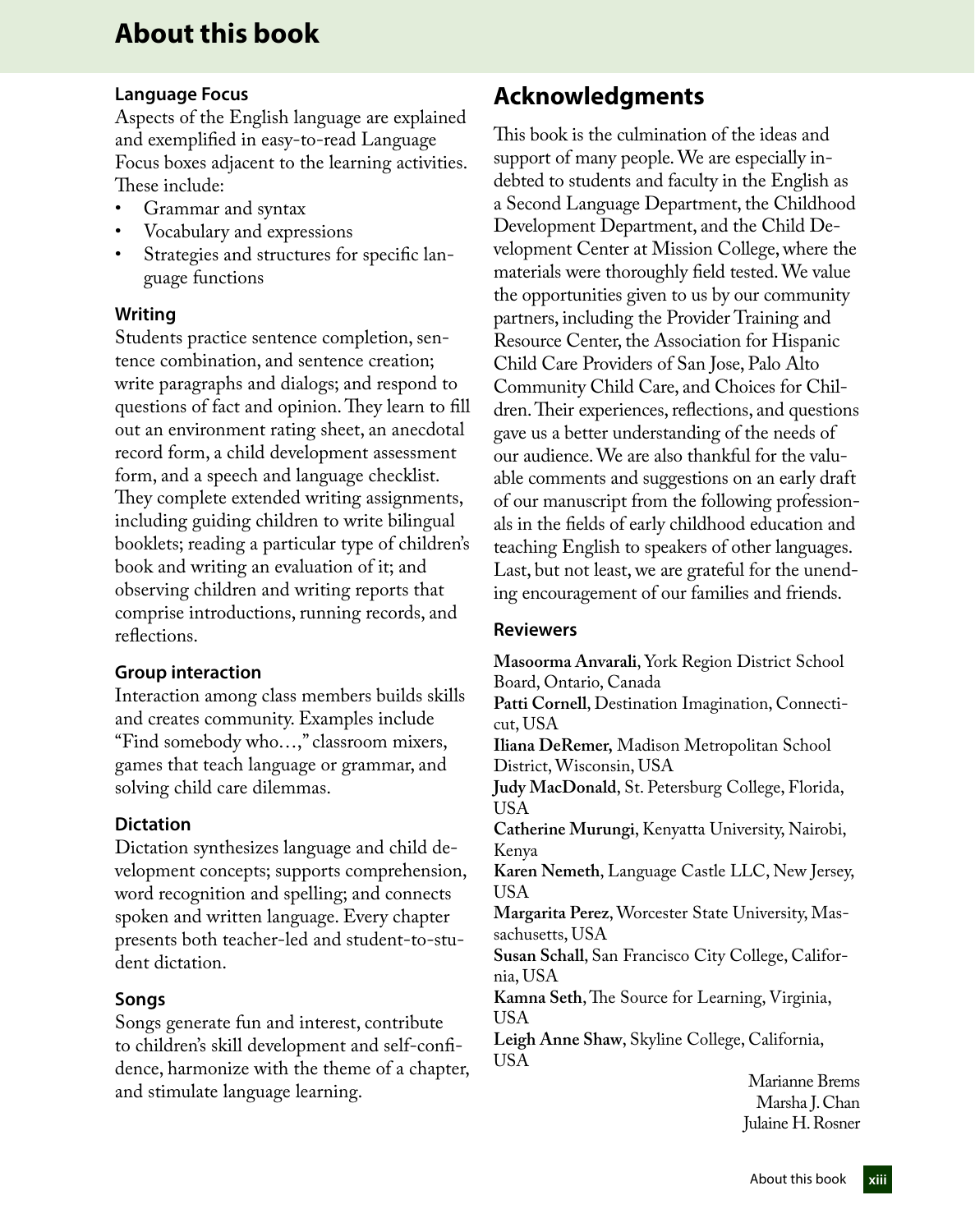| <b>Chapter Title</b>                                                                    | <b>Reading</b><br><b>Topics</b>                                              | <b>Child Development</b><br><b>Competencies</b>                                                                                                                                                                                                                                                                                                                                                                                                                                                                                                                                       | <b>Language Competencies</b>                                                                                                                                                                                                                                                                                                                                                                                                                                                                                                                                                                                                                                                                                                                                      |
|-----------------------------------------------------------------------------------------|------------------------------------------------------------------------------|---------------------------------------------------------------------------------------------------------------------------------------------------------------------------------------------------------------------------------------------------------------------------------------------------------------------------------------------------------------------------------------------------------------------------------------------------------------------------------------------------------------------------------------------------------------------------------------|-------------------------------------------------------------------------------------------------------------------------------------------------------------------------------------------------------------------------------------------------------------------------------------------------------------------------------------------------------------------------------------------------------------------------------------------------------------------------------------------------------------------------------------------------------------------------------------------------------------------------------------------------------------------------------------------------------------------------------------------------------------------|
| <b>Chapter 1:</b><br><b>Gathering</b><br><b>Information</b><br>about<br><b>Children</b> | Observation report<br>An Enrollment<br><b>Intake Form</b>                    | Using the vocabulary of a child care center<br>Talking about childhood stages and age<br>ranges<br>Introducing a child<br>Completing an Enrollment Intake form<br>Making and introducing a paper doll<br>Writing a brief introduction of a child<br>Discussing values of maintaining a child's<br>home language<br>Analyzing the parts of an observation report<br>Writing a running record in present or past<br>tense<br>Distinguishing facts from opinions<br>Gathering information on an Enrollment<br><b>Intake Form</b><br>Writing an introduction and reflection on a<br>child | Listening cloze: The Happy Valley Child Care<br>Center<br>Pronouncing plural nouns<br>Choosing phrases to describe a child's age<br>Linking words in spoken English<br>Using verbs to describe children's actions<br>Exploring collocations of the word care<br>Examining words with more than one<br>grammatical function<br>Analyzing the organization of an<br>observation report<br>Identifying syllables and word stress<br>Reviewing simple present and simple past<br>statements and questions<br>Expressing interests with gerunds and<br>infinitives<br>Listening cloze: Debra Patel                                                                                                                                                                     |
| <b>Chapter 2:</b><br><b>Documenting</b><br><b>Development</b>                           | <b>Domains of Child</b><br>Development<br>An Anecdotal<br><b>Record Form</b> | Creating a bilingual booklet for children<br>Describing children's actions<br>Describing children's clothing<br>Conversing with children about the purpose<br>of clothing<br>Discussing the benefits of play<br>Singing a song: This is the Way We Laugh and<br>Play<br>Showing actions in a series<br>Observing a child and writing a running<br>record<br>Examining the domains of child<br>development<br>Completing an Anecdotal Record Form<br>Creating a Me Doll and introducing the doll<br>to the class                                                                       | Giving and taking dictation<br>Using the present progressive and simple<br>present<br>Sequencing adjectives in descriptions of<br>clothing<br>Describing a scene using collocations with<br>play<br>Writing a running record using simple and<br>progressive verbs<br>Listening cloze: An observation of Sam<br>Showing the sequence of actions with<br>transition words<br>Applying parallel structure to simple<br>present and present progressive verbs<br>Exploring collocations of the word develop<br>Examining related words with the suffixes<br>-ion and -tion<br>Identifying syllables and word stress<br>Describing past actions with the simple past<br>and past progressive<br>Giving and taking dictation<br>Listening cloze: Developmental domains |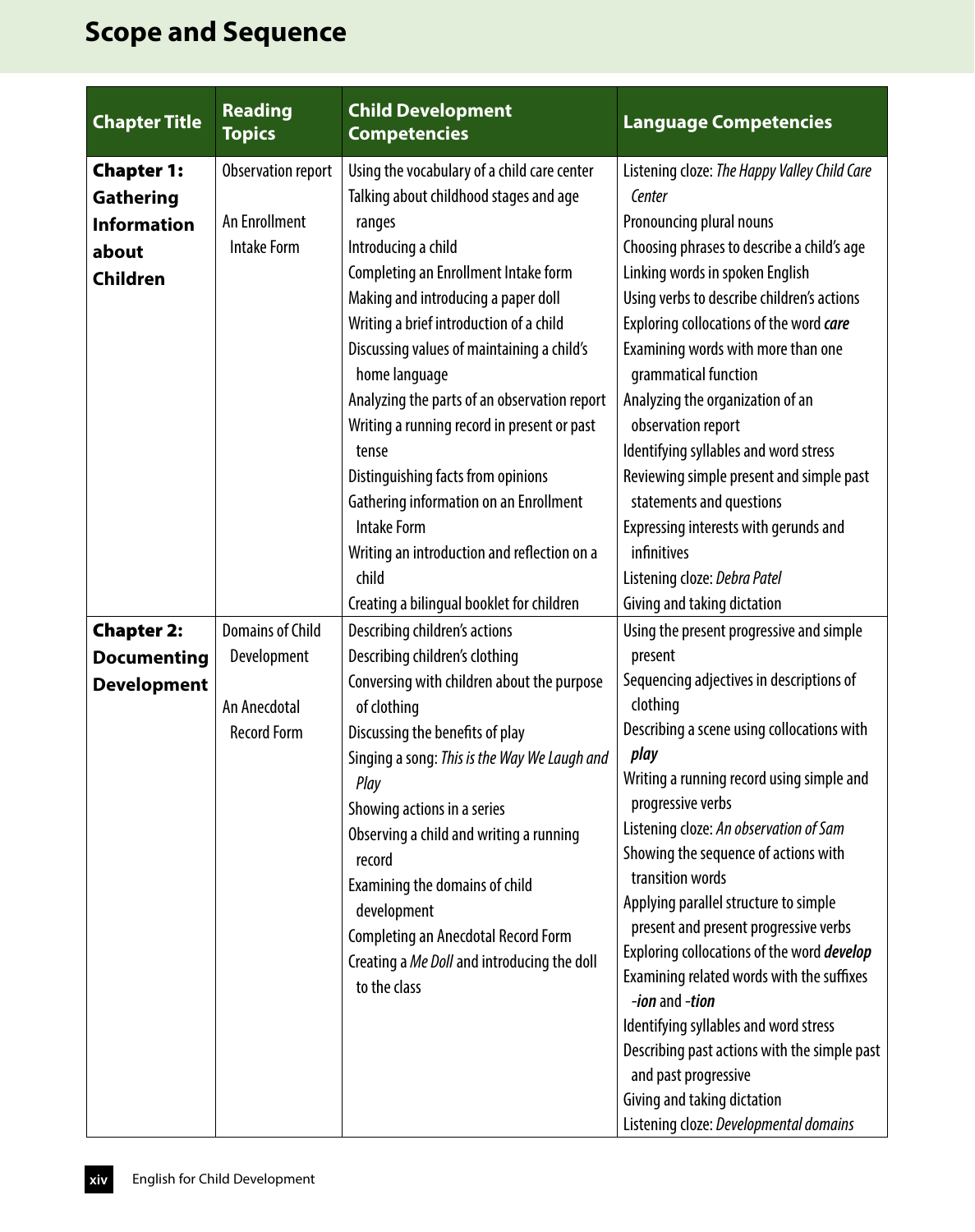| <b>Chapter Title</b> | <b>Reading</b><br><b>Topics</b>                                                                                                                                                         | <b>Child Development</b><br><b>Competencies</b>                                                                                                                                                                                                                                                                                                                                                                     | <b>Language Competencies</b>                                                                                                                                                                                                                                                                                                                                                                                                                                                            |
|----------------------|-----------------------------------------------------------------------------------------------------------------------------------------------------------------------------------------|---------------------------------------------------------------------------------------------------------------------------------------------------------------------------------------------------------------------------------------------------------------------------------------------------------------------------------------------------------------------------------------------------------------------|-----------------------------------------------------------------------------------------------------------------------------------------------------------------------------------------------------------------------------------------------------------------------------------------------------------------------------------------------------------------------------------------------------------------------------------------------------------------------------------------|
| <b>Chapter 3:</b>    | Growth and                                                                                                                                                                              | Describing the physical characteristics of                                                                                                                                                                                                                                                                                                                                                                          | Practicing language to describe children's                                                                                                                                                                                                                                                                                                                                                                                                                                              |
| <b>Describing</b>    | Development                                                                                                                                                                             | children                                                                                                                                                                                                                                                                                                                                                                                                            | physical appearance                                                                                                                                                                                                                                                                                                                                                                                                                                                                     |
| <b>Children</b>      |                                                                                                                                                                                         | Identifying and talking about origin and                                                                                                                                                                                                                                                                                                                                                                            | Distinguishing singular, plural, count,                                                                                                                                                                                                                                                                                                                                                                                                                                                 |
| and their            | An anecdotal                                                                                                                                                                            | ethnic, racial, and cultural identity                                                                                                                                                                                                                                                                                                                                                                               | and non-count nouns in giving physical                                                                                                                                                                                                                                                                                                                                                                                                                                                  |
| <b>Development</b>   | record                                                                                                                                                                                  | Writing a description of a child                                                                                                                                                                                                                                                                                                                                                                                    | descriptions                                                                                                                                                                                                                                                                                                                                                                                                                                                                            |
|                      | <b>DRDP: A</b><br>Developmental<br>Continuum from<br>Early Infancy to<br>Kindergarten<br>Entry - Infant/<br><b>Toddler View:</b><br><b>Gross Motor</b><br>Manipulative<br><b>Skills</b> | Talking with children about differences,<br>similarities, and diversity<br>Singing a song: Everyone is Different<br>Checking for factual description<br>Writing a complete observation of a child<br>Examining growth and development<br>Predicting development from an anecdote<br>Documenting development in Gross Motor<br><b>Manipulative Skills</b><br>Writing a reflection<br>Presenting a story about a doll | Ordering multiple adjectives for describing<br>appearance<br>Describing people using phrases of origin<br>and ethnic, racial, and cultural identity<br>Analyzing statements for objectivity<br>Exploring collocations of the word<br>development<br>Identifying syllables and word stress<br>Examining related words with the suffixes<br>-able, -ity<br>Using future verbs to express future plans<br>and make predictions<br>Listening cloze: Michelle<br>Giving and taking dictation |
| <b>Chapter 4:</b>    | An Environment                                                                                                                                                                          | Describing and evaluating a child care                                                                                                                                                                                                                                                                                                                                                                              | Listening to and categorizing skills<br>Listening cloze: Circle time                                                                                                                                                                                                                                                                                                                                                                                                                    |
| <b>Factors</b>       | <b>Rating Sheet</b>                                                                                                                                                                     | environment                                                                                                                                                                                                                                                                                                                                                                                                         | Reviewing count, non-count, singular and                                                                                                                                                                                                                                                                                                                                                                                                                                                |
| in Child             |                                                                                                                                                                                         | <b>Completing a child care Environment Rating</b>                                                                                                                                                                                                                                                                                                                                                                   | plural nouns                                                                                                                                                                                                                                                                                                                                                                                                                                                                            |
| <b>Development</b>   | <b>Factors in Child</b>                                                                                                                                                                 | <b>Sheet</b>                                                                                                                                                                                                                                                                                                                                                                                                        | Using articles $a$ , $an$ , and the in a description                                                                                                                                                                                                                                                                                                                                                                                                                                    |
|                      | Development                                                                                                                                                                             | Rating<br>Discussing indoor and outdoor child care<br>environments<br>Observing and reporting on a child care<br>environment<br>Maintaining objectivity in describing an<br>environment<br>Discussing actions, conditions, and<br>consequences<br>Examining factors in child development<br>Singing a song: Up in My Tree<br>Helping a child write a bilingual My Home<br>book                                      | Placing prepositional phrases of location in<br>sentences<br>Introducing an opinion<br>Making real conditional sentences in the<br>present and future<br>Exploring collocations of the words effect,<br>affect<br>Examining adjectives with the suffix -ed<br>Identifying syllables and word stress<br>Responding effectively to writing prompts<br>Listening cloze: Heredity and environment<br>Giving and taking dictation                                                            |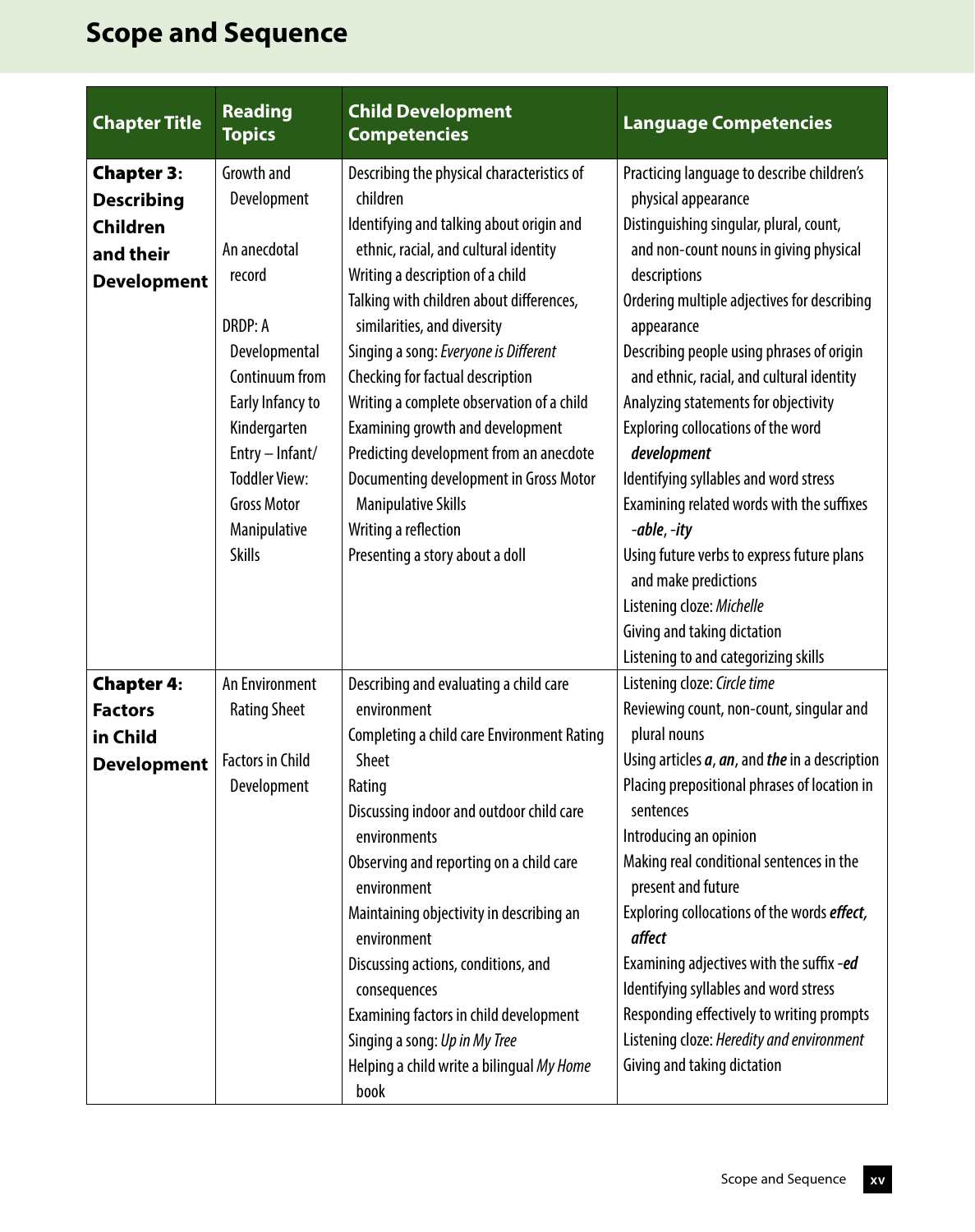| Socio-Emotional<br>Understanding socio-emotional behavior<br><b>Chapter 5:</b><br>Practicing the simple past, present perfect,<br>and development<br>and present perfect progressive verbs<br>Socio-<br>Development<br>Distinguishing pro-social from anti-social<br>Exploring collocations of the word <i>influence</i><br><b>Emotional</b><br><b>DRDP: A</b><br>behavior<br>Examining related words with the suffix<br><b>Development</b><br>Reporting an incident in an anecdotal record<br>Developmental<br>-ment<br>Continuum from<br>Helping children resolve conflict<br>Identifying syllables and word stress |
|-----------------------------------------------------------------------------------------------------------------------------------------------------------------------------------------------------------------------------------------------------------------------------------------------------------------------------------------------------------------------------------------------------------------------------------------------------------------------------------------------------------------------------------------------------------------------------------------------------------------------|
|                                                                                                                                                                                                                                                                                                                                                                                                                                                                                                                                                                                                                       |
|                                                                                                                                                                                                                                                                                                                                                                                                                                                                                                                                                                                                                       |
|                                                                                                                                                                                                                                                                                                                                                                                                                                                                                                                                                                                                                       |
|                                                                                                                                                                                                                                                                                                                                                                                                                                                                                                                                                                                                                       |
|                                                                                                                                                                                                                                                                                                                                                                                                                                                                                                                                                                                                                       |
|                                                                                                                                                                                                                                                                                                                                                                                                                                                                                                                                                                                                                       |
| Early Infancy to<br>Singing a song: Make New Friends<br>Adding qualifiers to non-factual sentences                                                                                                                                                                                                                                                                                                                                                                                                                                                                                                                    |
| Recording and reflecting on pro-social and<br>Writing an observation using the simple<br>Kindergarten                                                                                                                                                                                                                                                                                                                                                                                                                                                                                                                 |
| $Entry -$<br>anti-social behavior<br>past and past progressive                                                                                                                                                                                                                                                                                                                                                                                                                                                                                                                                                        |
| <b>Preschool View:</b><br>Singing a song: If You're Happy and You Know<br>Using a cluster diagram for pre-writing                                                                                                                                                                                                                                                                                                                                                                                                                                                                                                     |
| Relationships<br>Identifying and practicing language to<br>lt                                                                                                                                                                                                                                                                                                                                                                                                                                                                                                                                                         |
| and Social<br>Distinguishing observations from<br>resolve conflict                                                                                                                                                                                                                                                                                                                                                                                                                                                                                                                                                    |
| Describing pro-social and anti-social<br>Interactions with<br>assumptions                                                                                                                                                                                                                                                                                                                                                                                                                                                                                                                                             |
| behavior<br><b>Familiar Adults</b><br>Editing and proofreading a running record                                                                                                                                                                                                                                                                                                                                                                                                                                                                                                                                       |
| Writing an observation and reflection about<br>Editing non-objective writing                                                                                                                                                                                                                                                                                                                                                                                                                                                                                                                                          |
| Listening cloze: Janet and Kevin's socio-<br>drop-off time                                                                                                                                                                                                                                                                                                                                                                                                                                                                                                                                                            |
| Documenting development in Relationships<br>emotional development                                                                                                                                                                                                                                                                                                                                                                                                                                                                                                                                                     |
| and Social Interactions with Familiar Adults<br>Giving and taking dictation                                                                                                                                                                                                                                                                                                                                                                                                                                                                                                                                           |
| Creating a behavior modification system                                                                                                                                                                                                                                                                                                                                                                                                                                                                                                                                                                               |
| Evaluating a book about a tender topic                                                                                                                                                                                                                                                                                                                                                                                                                                                                                                                                                                                |
| Motor<br><b>Chapter 6:</b><br>Naming parts of the body<br>Expressing actions of purpose with an                                                                                                                                                                                                                                                                                                                                                                                                                                                                                                                       |
| Completing an anecdotal record<br>Development<br>instrument<br><b>Motor</b>                                                                                                                                                                                                                                                                                                                                                                                                                                                                                                                                           |
| Observing and reflecting on motor activities<br>Using prepositional phrases with the word<br><b>Development</b>                                                                                                                                                                                                                                                                                                                                                                                                                                                                                                       |
| <b>DRDP: A</b><br>Helping children overcome frustration with<br>hand                                                                                                                                                                                                                                                                                                                                                                                                                                                                                                                                                  |
| Using adverbial phrases to describe a child's<br>Developmental<br>descriptive narration                                                                                                                                                                                                                                                                                                                                                                                                                                                                                                                               |
| Continuum from<br>Playing a game: In what manner are you<br>actions                                                                                                                                                                                                                                                                                                                                                                                                                                                                                                                                                   |
| Early Infancy to<br>doing that?<br>Exploring collocations of the word require                                                                                                                                                                                                                                                                                                                                                                                                                                                                                                                                         |
| Writing an observation and reflection on<br>Using the passive voice<br>Kindergarten                                                                                                                                                                                                                                                                                                                                                                                                                                                                                                                                   |
| Examining related words with the suffix<br>Entry - Preschool<br>motor skills                                                                                                                                                                                                                                                                                                                                                                                                                                                                                                                                          |
| <b>View: Fine Motor</b><br>Recognizing and discussing reflexes<br>-ate                                                                                                                                                                                                                                                                                                                                                                                                                                                                                                                                                |
| Manipulative<br>Distinguishing gross and fine motor skills<br>Identifying syllables and word stress                                                                                                                                                                                                                                                                                                                                                                                                                                                                                                                   |
| Matching observations and reflections<br>Using gerunds as subjects and objects<br><b>Skills</b>                                                                                                                                                                                                                                                                                                                                                                                                                                                                                                                       |
| Writing a running record and reflection<br>Writing topic sentences to begin a reflective                                                                                                                                                                                                                                                                                                                                                                                                                                                                                                                              |
| Documenting development of Fine Motor<br>paragraph                                                                                                                                                                                                                                                                                                                                                                                                                                                                                                                                                                    |
| Writing with parallel structure<br><b>Manipulative Skills</b>                                                                                                                                                                                                                                                                                                                                                                                                                                                                                                                                                         |
| Singing a song: What a Miracle<br>Listening cloze: Tony stands up                                                                                                                                                                                                                                                                                                                                                                                                                                                                                                                                                     |
| Giving and taking dictation<br>Playing a game: Simon Says<br>Listening to and categorizing skills                                                                                                                                                                                                                                                                                                                                                                                                                                                                                                                     |